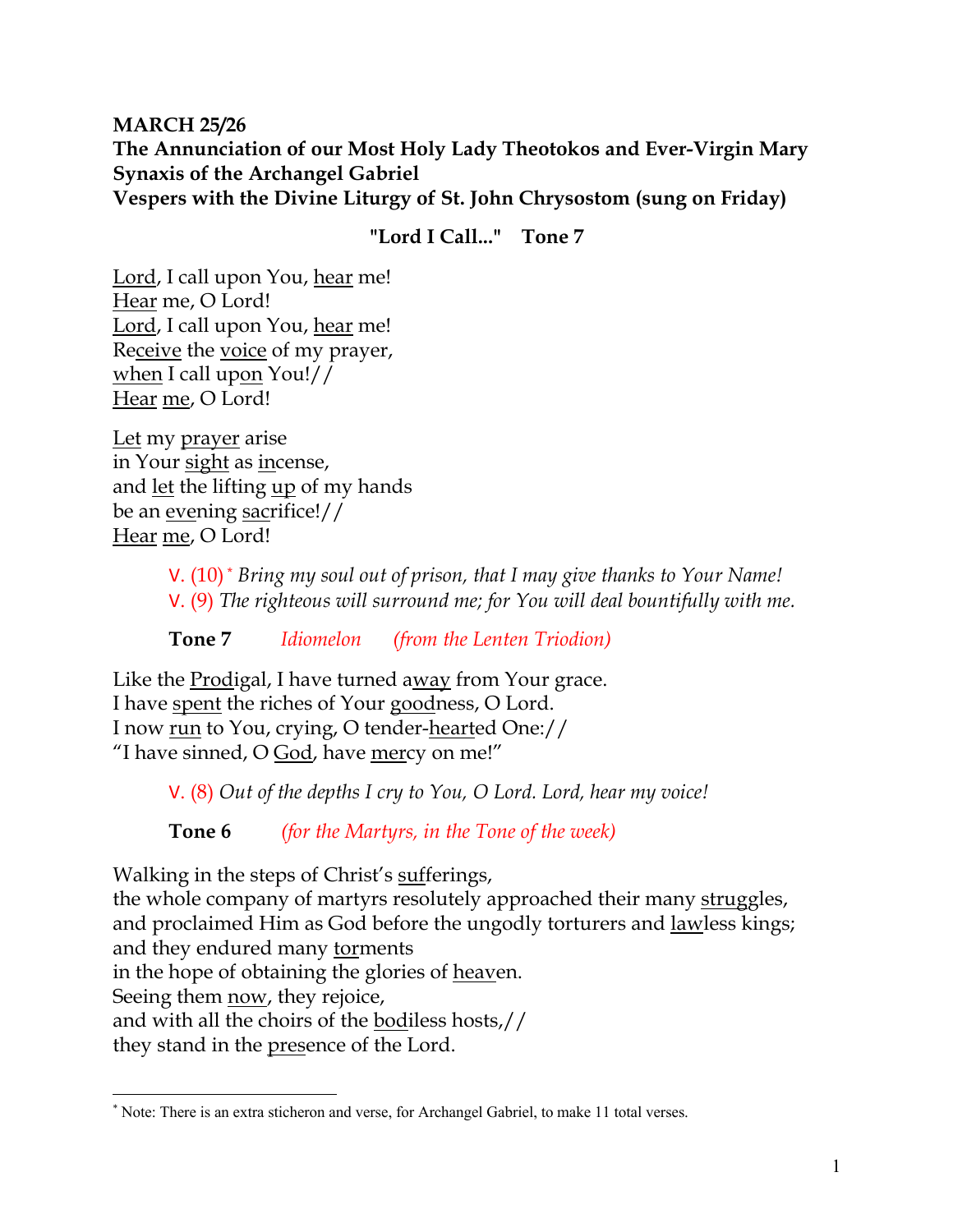V. (7) *Let Your ears be attentive to the voice of my supplications!*

Your martyrs, O Lord, did not deny You, nor did they forsake Your commandments.// By their intercessions, have mercy on us!

> V. (6) *If You, O Lord, should mark iniquities, Lord, who could stand? But there is forgiveness with You.*

Your victorious Martyrs, when they contended on this earth, endured great torments; but now they dwell in heaven and have received a perfect crown,// that they may offer intercession for our souls.

V. (5) *For Your Name's sake I wait for You, O Lord. My soul has waited for Your word; my soul has hoped on the Lord.* 

**Tone 4†** *Idiomela (from the Menaion, for the Feast)*

In the sixth month, the Archangel was sent to the pure Virgin; and with his greeting "Rejoice," he announced the good news that the Deliverer was to come forth from her. Therefore, having received the salutation with faith, she conceived You, the pre-eternal God, Who were well-pleased ineffably to become man// for the salvation of our souls.

V. (4) *From the morning watch until night, from the morning watch, let Israel hope on the Lord!* 

The Theotokos heard a tongue that she knew not, for the Archangel addressed to her the words of glad tidings; therefore, accepting the salutation with faith, she conceived You, the pre-eternal God. And so, rejoicing exceedingly, we too cry aloud to You: O God, made flesh from her without change,// grant peace to the world, and great mercy to our souls!

V. (3) *For with the Lord there is mercy and with Him is plenteous redemption, and He will deliver Israel from all his iniquities.*

<sup>†</sup> Music for the Annunciation from the Department of Liturgical Music and Translations can be downloaded at https://oca.org/liturgics/music-downloads/annunciation-of-the-theotokos.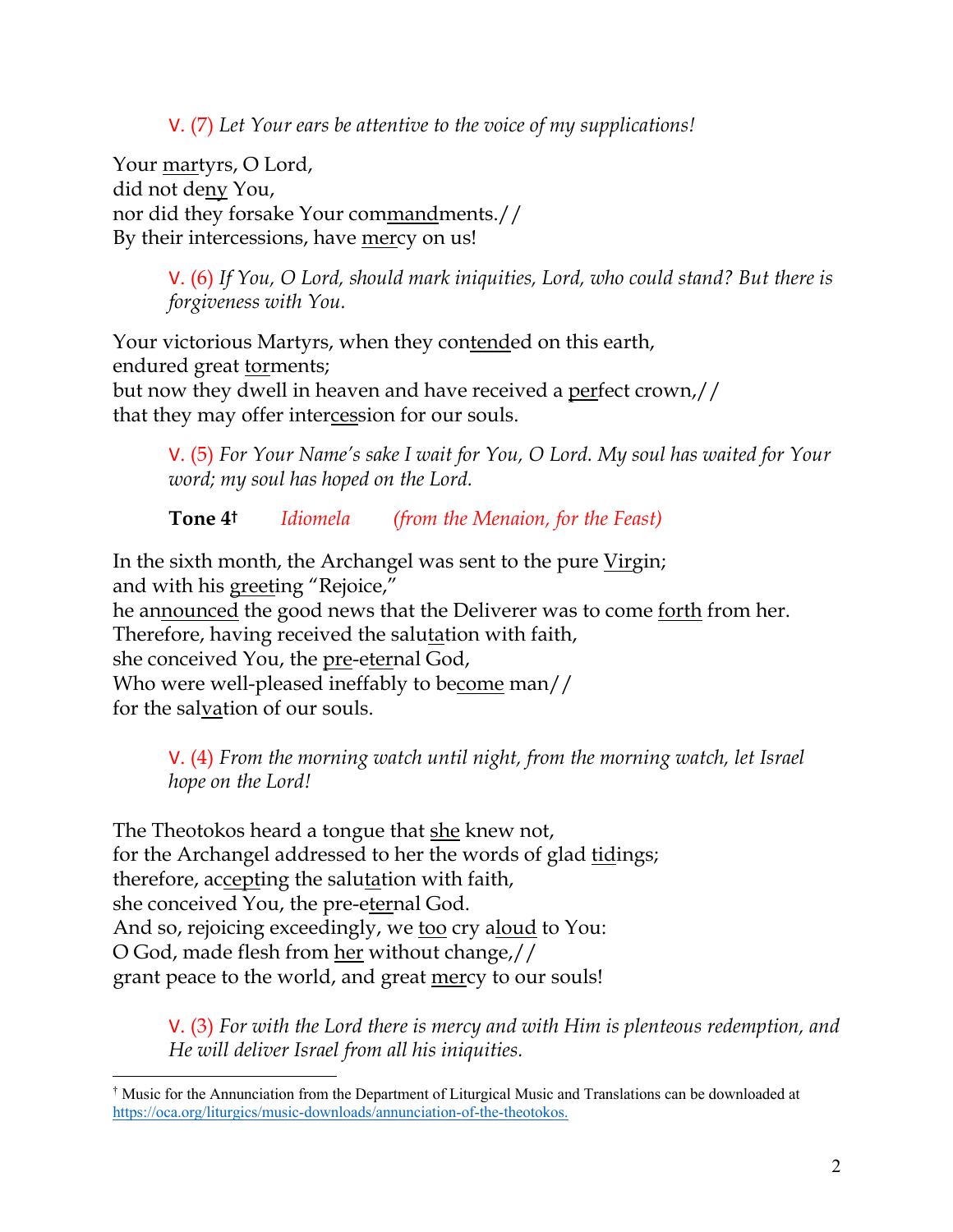Behold, our restoration has now been revealed to us: in a manner beyond understanding, God is united to mankind; at the voice of the Archangel, delusion is destroyed, for the Virgin receives joy; things of the earth have become heaven; and the world is freed from the ancient curse. Let creation rejoice exceedingly and sing with voices of praise:// "O Lord, our Maker and Deliverer, glory to You!"

V. (2) *Praise the Lord, all nations! Praise Him, all peoples!*

**Tone 1‡** *(from the Menaion, for the Archangel) (O all-praised martyrs)*

Gabriel, the greatest of the spiritual powers, shining with heavenly brightness, who with the hosts on high gazes upon the light of the Threefold Sun, came to the Virgin and announced to her the good news of the divine and awesome mystery,// and he intercedes for our souls.

V. (1) *For His mercy is confirmed on us, and the truth of the Lord endures forever.* 

The great mystery till then unknown to the angels and hidden from all eternity has been confided to you alone, O Gabriel; and you have come to Nazareth and entrusted it to her who alone is pure.// Pray with her that our souls be granted peace and great mercy!

V. *He makes His angels spirits, and His ministers a flame of fire. (Ps. 103:5)*

Gabriel, ever filled with light, who do the will and fulfill the commands of the Ruler of All, Leader of the angels, most excellent, preserve those who honor you with love,// and pray that our souls be granted peace and great mercy!

> *Glory to the Father, and to the Son, and to the Holy Spirit; now and ever, and unto ages of ages. Amen.*

<sup>‡</sup> Music for Archangel Gabriel from the Department of Liturgical Music and Translations can be downloaded at https://oca.org/liturgics/music-downloads/annunciation-of-the-theotokos.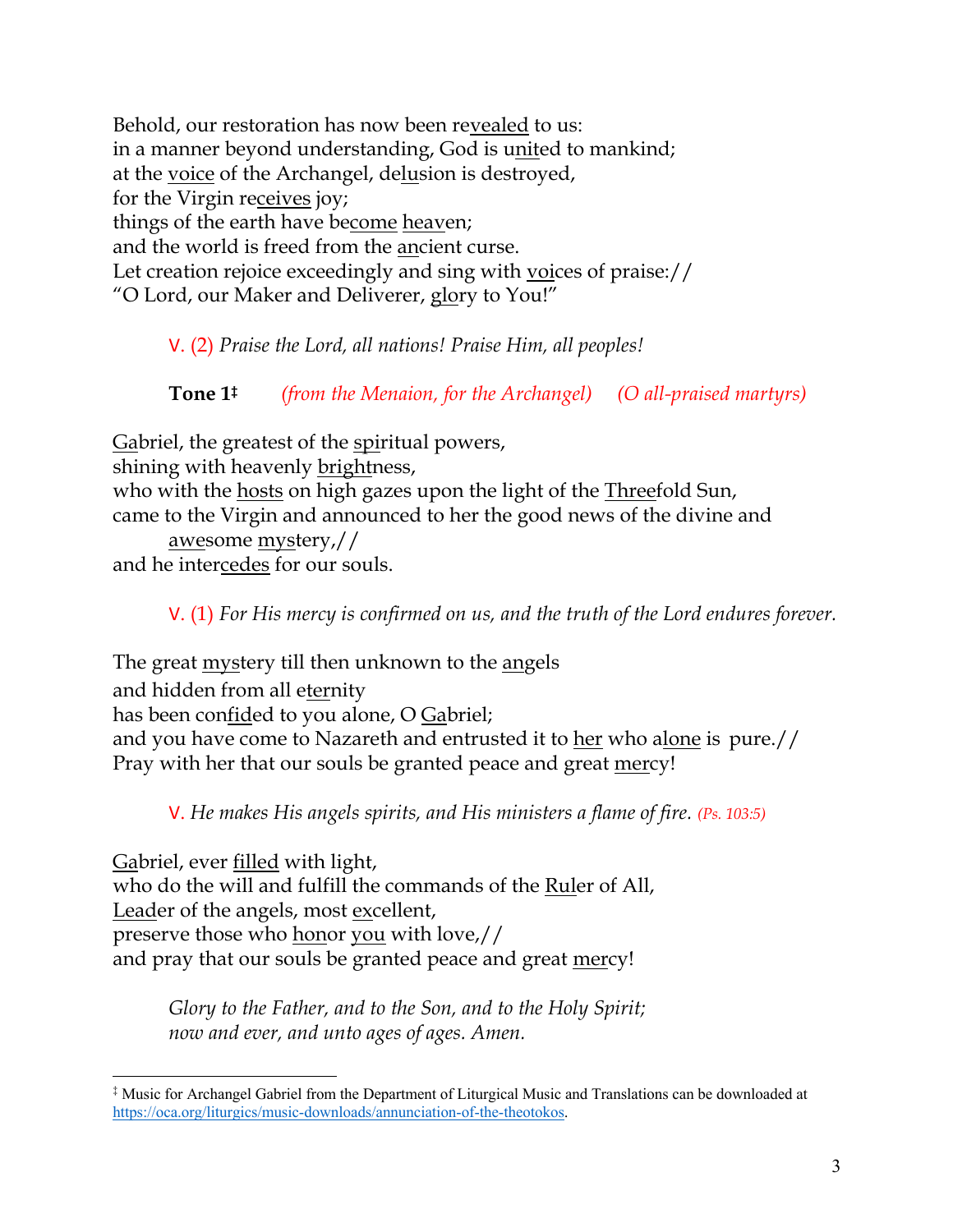## **Tone 6** *(for the Feast, by John the Monk)*

The Archangel Gabriel was sent from heaven, to announce to the Virgin the good news of her conceiving. And coming to Nazareth, he was filled with wonder at the miracle, and reasoned within himself: "How is it that He Who dwells on high, Whom none can comprehend, is to be born of a Virgin? How is He, Whose throne is Heaven and Whose footstool is the earth, to be contained in the womb of a woman? He upon Whom the six-winged Seraphim and the many-eyed Cherubim are not able to gaze is well-pleased to be made flesh from her at a single word. It is the Word of God Who is to come. Why then do I hesitate, and not say to the Maiden: 'Rejoice, O Lady, full of grace, the Lord is with you! Rejoice, pure Virgin! Rejoice, Bride without Bridegroom! Rejoice, Mother of the Life!// Blessed is the Fruit of your womb!'"

### **Tone 4 Prokeimenon**

O grant us Your help against the enemy, / for vain is the help of men! *(Ps. 59:12)*

V. *O God, You have rejected us, and have broken our defenses. (Ps. 59:1a)*

## **Reading from Genesis (8:4-21a, ending with "And the Lord smelled the pleasing fragrance.")**

## **Tone 6 Prokeimenon**

Hear my cry, O Lord, / listen to my prayer! *(Ps. 60:1)*

V. *From the ends of the earth I call to You. (Ps. 60:2a)*

## **Reading from Proverbs (10:31-11:12)**

*And two readings for the Feast:*

**Old Testament Readings Exodus 3:1-8** *(Theotokos)* **Proverbs 8:22-30** *(Theotokos)*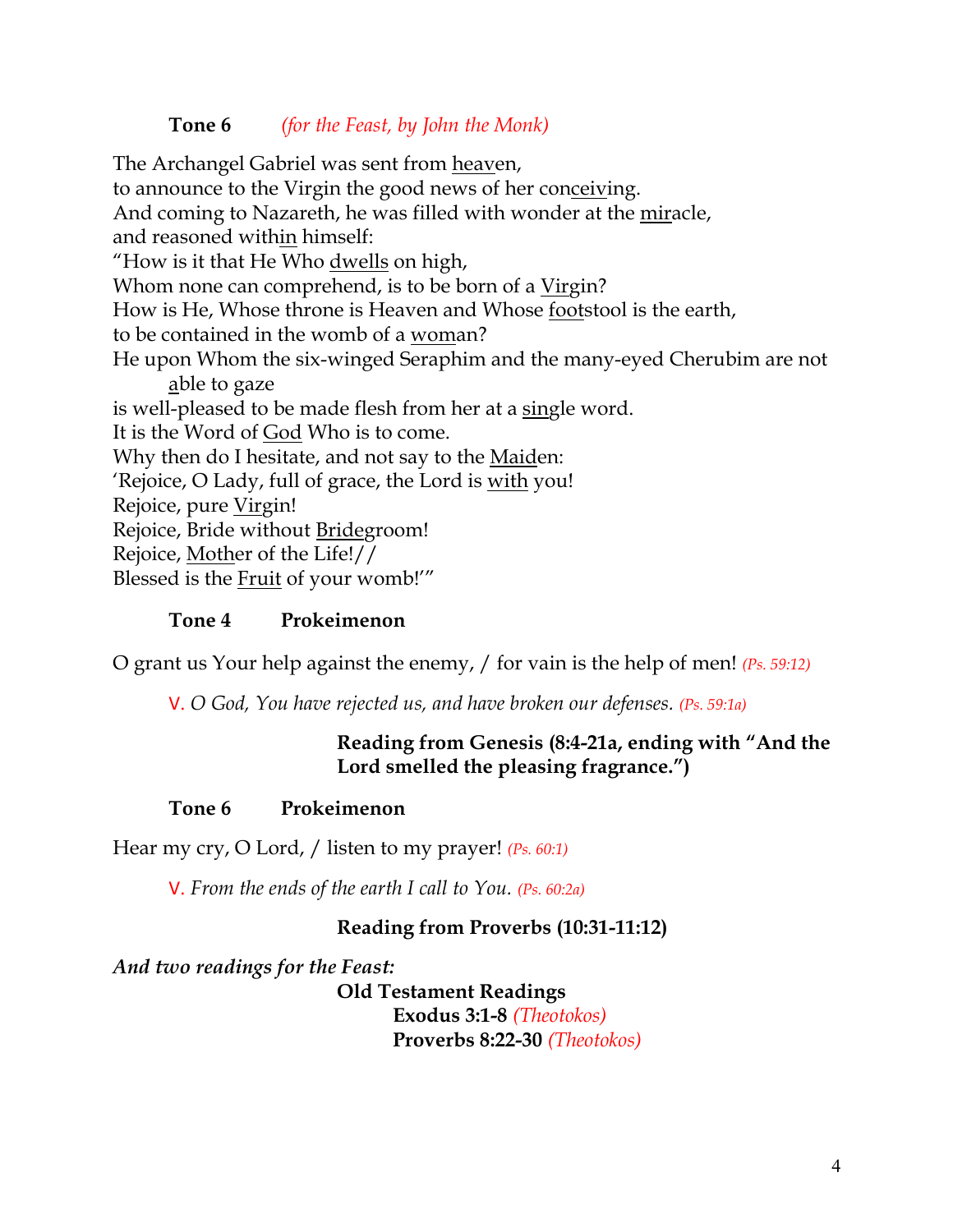### **Tone 4 Troparion**

Today is the beginning of our salvation, the revelation of the eternal mystery! The Son of God becomes the Son of the Virgin as Gabriel announces the coming of Grace. Together with him let us cry to the Theotokos: "Rejoice, O Full of Grace,// the Lord is with you!"

#### **Tone 8 Kontakion**

O victorious leader of triumphant hosts! We, your servants delivered from evil sing our grateful thanks to you, O Theotokos. As you possess invincible might set us free from every calamity// so that we may sing: "Rejoice, O unwedded Bride!"

# *The readings are followed by the Little Litany and the Trisagion, and the rest of the Liturgy of St. John Chrysostom.*

**Tone 4 Prokeimenon** *(Annunciation)*

From day to day / proclaim the salvation of our God! *(Ps. 95:2a)*

V. *Sing to the Lord a new song; sing to the Lord, all the earth! (Ps. 95:1)*

### **Epistle**

(306) Hebrews 2:11-18 *(Annunciation)*

### **Tone 1**

Alleluia, Alleluia, Alleluia!

V. *He descends like rain upon the fleece, like raindrops that water the earth. (Ps. 71:6)*

V. *May His Name be blessed forever; may His Name continue as long as the sun! (Ps. 71:17)*

> **Gospel** (3) Luke 1:24-38 *(Annunciation)*